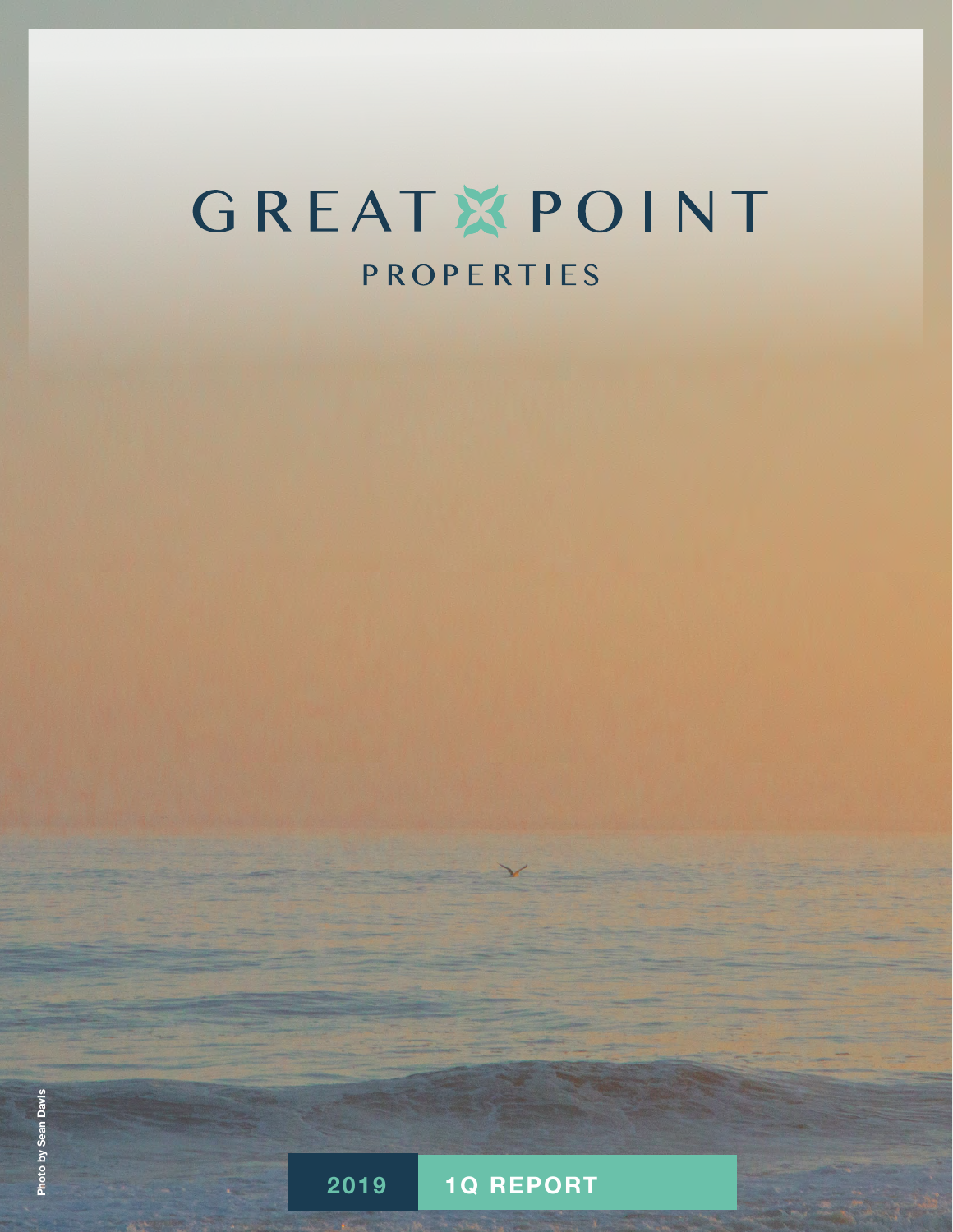**GREAT XPOINT** PROPERTIES

**TOP 5 INSIGHTS**

Our quarterly analysis of Nantucket's house, land and commercial real estate sales



(508) 228-2266 w greatpointproperties.com **Q** 1 North Beach Street Nantucket, MA 02554

**2 House sales dominate the market, so the 30% decline in house sales against the 5 year average is a concern.**





**1Q house sales average 77% of total transaction volume.**

# **1Q** I **2019 Market Report**

**1 2019 Nantucket house and land sales were off to a slow start compared to last year's heated start.** 

### **Transaction Volume**



### **Dollar Volume (\$M)**

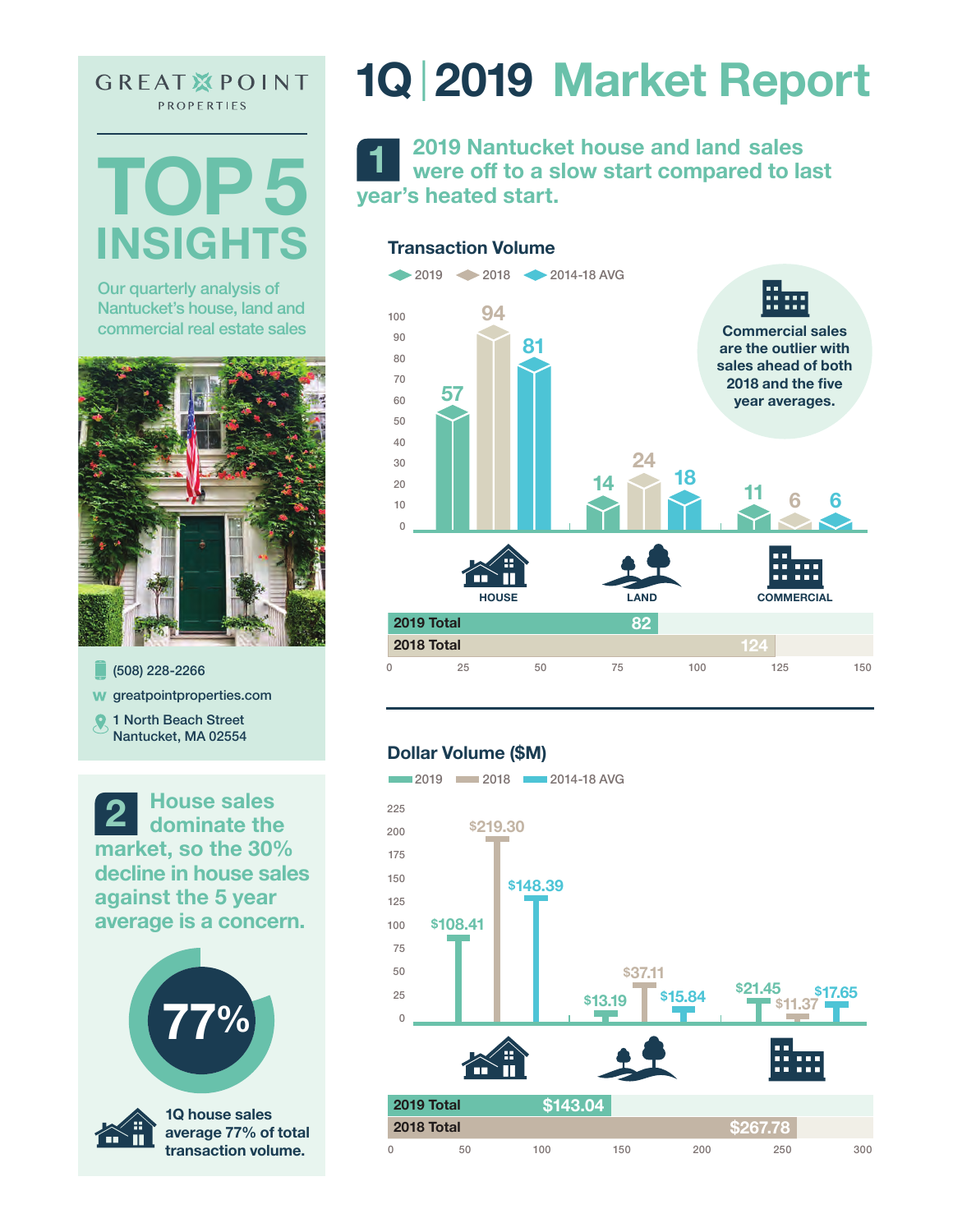### **GREAT XPOINT** PROPERTIES



**3 Historically, the Nantucket real estate market moves with the national economy and equity markets – which are currently in good shape.**





## **1Q 2019 Market Report**

**4**

### **Are 1Q Sales an accurate indicator for annual results?**



## **KEY INSIGHT**

**5 We expect to see a pick up in both house and land sales for the balance of 2019 but most likely annual transaction volume will not match 2018 totals.**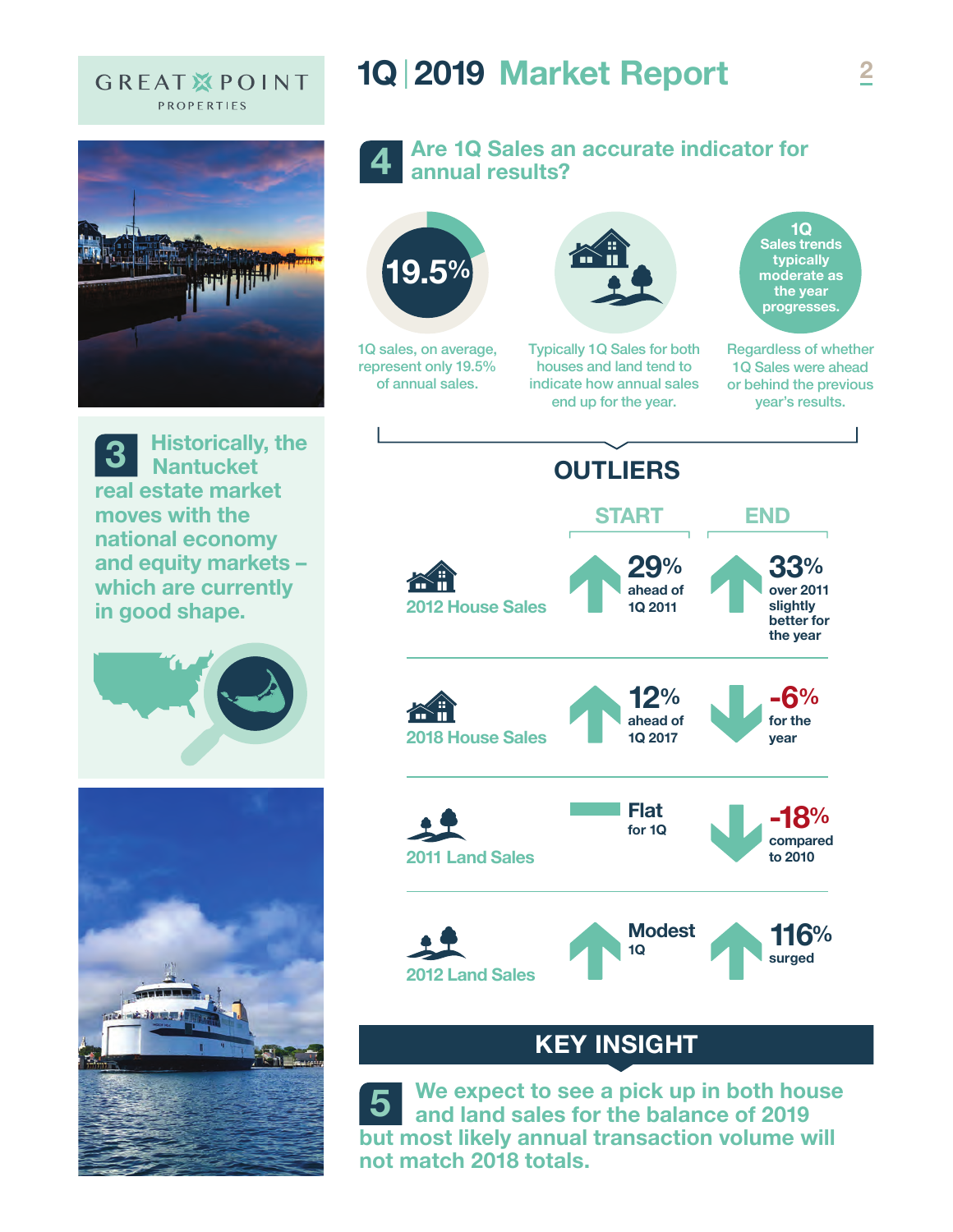## House & Land Sales

| <b>Address</b>                                                                                                                                                                                                                                   | <b>Selling Price</b>                                                                                                                            | <b>Beds</b>                                                                                | <b>Baths</b>                                                         | <b>Lot Size</b>                                                              |  |  |
|--------------------------------------------------------------------------------------------------------------------------------------------------------------------------------------------------------------------------------------------------|-------------------------------------------------------------------------------------------------------------------------------------------------|--------------------------------------------------------------------------------------------|----------------------------------------------------------------------|------------------------------------------------------------------------------|--|--|
| <b>BRANT POINT</b><br><b>Houses</b><br>8 South Beach Street                                                                                                                                                                                      | \$1,575,000                                                                                                                                     | 3                                                                                          | 2                                                                    | 0.07                                                                         |  |  |
| <b>CISCO</b><br><b>Houses</b><br>2 Saccacha Avenue                                                                                                                                                                                               | \$3,200,000                                                                                                                                     | 4                                                                                          | 4                                                                    | 0.65                                                                         |  |  |
| <b>CLIFF</b><br>Land<br>10 Maxey Pond Road                                                                                                                                                                                                       | \$2,800,000                                                                                                                                     |                                                                                            |                                                                      | 3.07                                                                         |  |  |
| <b>DIONIS</b><br><b>Houses</b><br>202 & 210 Eel Point Rd                                                                                                                                                                                         | \$7,250,000                                                                                                                                     | 6                                                                                          | $9+$                                                                 | 7.90                                                                         |  |  |
| <b>FISHERS LANDING</b>                                                                                                                                                                                                                           |                                                                                                                                                 |                                                                                            |                                                                      |                                                                              |  |  |
| <b>Houses</b><br>6 West Way<br>Land                                                                                                                                                                                                              | \$1,252,000                                                                                                                                     | 6                                                                                          | 4.5                                                                  | 0.26                                                                         |  |  |
| 12 Creek Lane                                                                                                                                                                                                                                    | \$650,000                                                                                                                                       |                                                                                            |                                                                      | 0.53                                                                         |  |  |
| <b>HUMMOCK POND</b><br><b>Houses</b><br>9 Aurora Way                                                                                                                                                                                             | \$1,350,000                                                                                                                                     | 4                                                                                          | 3.5                                                                  | 0.12                                                                         |  |  |
| <b>MADAKET</b>                                                                                                                                                                                                                                   |                                                                                                                                                 |                                                                                            |                                                                      |                                                                              |  |  |
| <b>Houses</b><br>29 Rhode Island Avenue<br>3 Washington Avenue                                                                                                                                                                                   | \$1,249,500<br>\$2,135,000                                                                                                                      | 2<br>$\overline{2}$                                                                        | 1<br>3.5                                                             | 0.32<br>0.35                                                                 |  |  |
| <b>MIACOMET</b>                                                                                                                                                                                                                                  |                                                                                                                                                 |                                                                                            |                                                                      |                                                                              |  |  |
| <b>Houses</b><br>17A Helens Drive<br>35 Friendship Lane<br>19 Golfview Drive                                                                                                                                                                     | \$580,000<br>\$950,000<br>\$1,190,000                                                                                                           | 3<br>3<br>4                                                                                | 2.5<br>2<br>$\overline{2}$                                           | 0.17<br>0.54<br>0.47                                                         |  |  |
| <b>MID-ISLAND</b>                                                                                                                                                                                                                                |                                                                                                                                                 |                                                                                            |                                                                      |                                                                              |  |  |
| <b>Houses</b><br>17 Greglen Avenue<br>3A Sun Island Road # 4<br>16B Park Circle<br>1 Thurstons Way<br>15 Point Judith Lane # 1<br>52 Hooper Farm Road<br>13 A Pine Tree Road<br>14 Lewis Court<br>12 Newtown Road<br>18 Cato Lane<br>6 Corby Way | \$375,000<br>\$410,000<br>\$560,000<br>\$650,000<br>\$778,000<br>\$800,000<br>\$840,000<br>\$912,500<br>\$950,000<br>\$1,100,000<br>\$1,175,000 | 1<br>1<br>2<br>$\overline{2}$<br>4<br>$\overline{2}$<br>$\overline{2}$<br>4<br>5<br>5<br>4 | 1<br>1<br>2.5<br>2<br>3.5<br>1<br>3<br>$\mathbf{2}$<br>3<br>4<br>3.5 | 0.10<br>0.00<br>0.11<br>0.08<br>0.66<br>0.18<br>0.34<br>0.45<br>0.17<br>0.25 |  |  |
| Land<br>13 Tomahawk Road<br>15 Tomahawk Road<br>17 Tomahawk<br>6 Hanabea Lane<br>17 Miller Lane<br>12 West Creek Road                                                                                                                            | \$248,500<br>\$248,500<br>\$248,500<br>\$440,000<br>\$550,000<br>\$650,000                                                                      |                                                                                            |                                                                      | 0.11<br>0.11<br>0.11<br>0.11<br>0.68<br>0.11                                 |  |  |
| <b>MIDDLE MOORS</b><br>Land<br>3 Upper Tawpawshaw Rd.\$825,000                                                                                                                                                                                   |                                                                                                                                                 |                                                                                            |                                                                      | 0.42                                                                         |  |  |
| NASHAQUISSETT                                                                                                                                                                                                                                    |                                                                                                                                                 |                                                                                            |                                                                      |                                                                              |  |  |
| <b>Houses</b><br>8 Netowa Lane                                                                                                                                                                                                                   | \$1,670,000                                                                                                                                     | 3                                                                                          | 2.1                                                                  | 0.16                                                                         |  |  |

| <b>Address</b>                                                                                                                                                                                       | <b>Selling Price Beds Baths Lot Size</b>                                                                                            |                                                        |                                                                  |                                                                      |
|------------------------------------------------------------------------------------------------------------------------------------------------------------------------------------------------------|-------------------------------------------------------------------------------------------------------------------------------------|--------------------------------------------------------|------------------------------------------------------------------|----------------------------------------------------------------------|
| <b>NAUSHOP</b>                                                                                                                                                                                       |                                                                                                                                     |                                                        |                                                                  |                                                                      |
| <b>Houses</b><br>4 Goldfinch Drive # A<br>6 Kittiwake Lane<br>5 Kittiwake Lane                                                                                                                       | \$529,000<br>\$1,175,000<br>\$1,550,000                                                                                             | 1<br>3<br>5                                            | 1<br>2.5<br>4.5                                                  | 0.00<br>0.17<br>0.14                                                 |
| <b>POLPIS</b><br><b>Houses</b>                                                                                                                                                                       |                                                                                                                                     |                                                        |                                                                  |                                                                      |
| 33 North Pasture Lane<br>17 North Pasture Lane                                                                                                                                                       | \$3,100,000<br>\$3,620,000                                                                                                          | 3<br>4                                                 | 3.5<br>4.5                                                       | 0.88<br>2.76                                                         |
| <b>QUIDNET</b><br><b>Houses</b><br>100 Quidnet Road                                                                                                                                                  | \$3,600,000                                                                                                                         | 5                                                      | 2.5                                                              | 0.36                                                                 |
| Land<br>39 & 43 Quidnet Path                                                                                                                                                                         | \$2,250,000                                                                                                                         |                                                        |                                                                  | 3.60                                                                 |
| <b>SCONSET</b>                                                                                                                                                                                       |                                                                                                                                     |                                                        |                                                                  |                                                                      |
| <b>Houses</b><br>8 Center Street<br>22 King Street<br>5C Bunker Hill Road<br>5 Coffin Street<br>7 Hedge Row                                                                                          | \$1,330,000<br>\$2,250,000<br>\$2,550,000<br>\$3,025,000<br>\$3,250,000                                                             | 4<br>5<br>4<br>5<br>4                                  | 2<br>3.5<br>4.5<br>3+<br>3.5                                     | 0.04<br>0.08<br>0.13<br>0.26<br>0.46                                 |
| <b>SOUTH OF TOWN</b><br><b>Houses</b>                                                                                                                                                                |                                                                                                                                     |                                                        |                                                                  |                                                                      |
| 69 Surfside Road<br>2 Cranberry Lane                                                                                                                                                                 | \$1,260,000<br>\$2,225,000                                                                                                          | 3<br>4                                                 | 2<br>4.5                                                         | 0.23<br>0.15                                                         |
| <b>SURFSIDE</b><br><b>Houses</b>                                                                                                                                                                     |                                                                                                                                     |                                                        |                                                                  |                                                                      |
| 17 A Daffodil Lane<br>46 Surfside Road<br>6 Weweeder Avenue<br>69 South Shore Road                                                                                                                   | \$995,000<br>\$1,100,000<br>\$1,850,000<br>\$2,125,000                                                                              | 6<br>5<br>3<br>4                                       | 7.5<br>2<br>2<br>3.5                                             | 0.29<br>0.26<br>1.64<br>2.19                                         |
| <b>TOM NEVERS</b>                                                                                                                                                                                    |                                                                                                                                     |                                                        |                                                                  |                                                                      |
| <b>Houses</b><br>3 Nichols Road<br>21 Clarendon Street<br>3 Parson Lane<br>12 Lyons Lane<br>1 Jonathan Way                                                                                           | \$1,195,000<br>\$1,250,000<br>\$1,395,000<br>\$1,417,500<br>\$1,542,500                                                             | 3<br>4<br>4<br>3<br>4                                  | 3<br>3.5<br>2.5<br>2<br>3                                        | 0.23<br>0.28<br>1.60<br>0.52<br>1.02                                 |
| Land<br>3 Crestwood Circle<br>41 Chuck Hollow Road                                                                                                                                                   | \$2,250,000<br>\$1,250,000                                                                                                          |                                                        |                                                                  | 3.60<br>1.51                                                         |
| TOWN                                                                                                                                                                                                 |                                                                                                                                     |                                                        |                                                                  |                                                                      |
| <b>Houses</b><br>40 B Union Street<br>25 A Pine Street<br>11 Liberty Street<br>1 Francis Street<br>8 Chester Street<br>24 Fair Street<br>14 Easy Street North<br>109 Main Street<br>22 Orange Street | \$1,381,110<br>\$1,400,000<br>\$2,195,000<br>\$2,400,000<br>\$2,550,000<br>\$2,780,500<br>\$3,475,000<br>\$4,000,000<br>\$5,195,000 | 2<br>4<br>$\overline{2}$<br>4<br>7<br>4<br>3<br>5<br>5 | 2<br>$\overline{2}$<br>2.5<br>3.5<br>8<br>2.5<br>3.5<br>5.5<br>3 | 0.00<br>0.09<br>0.09<br>0.12<br>0.07<br>0.08<br>0.10<br>0.09<br>0.12 |
| <b>WAUWINET</b><br><b>Houses</b>                                                                                                                                                                     |                                                                                                                                     |                                                        |                                                                  |                                                                      |
| 59 Wauwinet Road                                                                                                                                                                                     | \$1,700,000                                                                                                                         | 4                                                      | 2                                                                | 3.10                                                                 |
| <b>WEST OF TOWN</b><br>Land                                                                                                                                                                          |                                                                                                                                     |                                                        |                                                                  |                                                                      |
| 3 Sleepy Hollow Road<br>85 Vestal Street                                                                                                                                                             | \$625,000<br>\$1,295,000                                                                                                            |                                                        |                                                                  | 0.46<br>0.46                                                         |